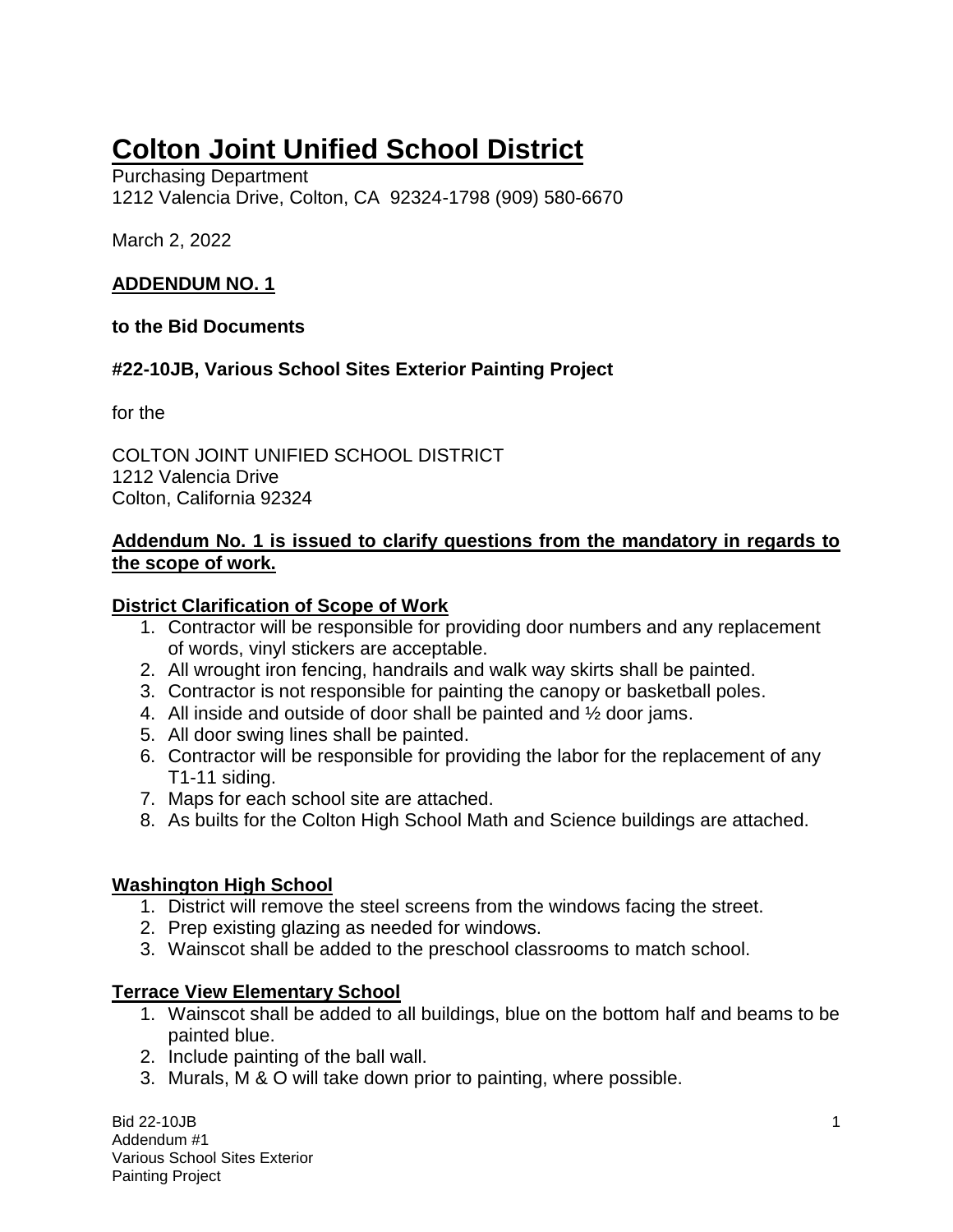### **Colton High School**

- 1. Piping on the ceiling in the Math and Science building must be painted.
- 2. Girls softball dugouts include painting of fascia.
- 3. Include painting of six (6) in ground benches that are on the main campus.
- 4. Paint benches in front of the Colton High School gym.
- 5. Contractor shall paint around all murals.

### **Bloomington High School**

- 1. School will be painted in 3 tone paint scheme.
- 2. Only the poles of the canopies shall be painted.
- 3. The exterior of the auditorium shall be included.
- 4. The storage shed on the North side of campus shall be included.
- 5. Paint the outside of the electrical enclosure.

### **Questions from Contractor's**

When will the lead reports be provided.

*District Response: Lead reports will not be provided prior to the opening of the bid. Contactors are required to assume that there is lead in the paint systems at all the schools. Contractors should bid accordingly.* 

#### **General Specifications, Requirements and Instructions to Contractors**

Page 25, titled General Specifications, Requirements and Instructions to Contractors is deleted in its' entirely and replaced with the attached.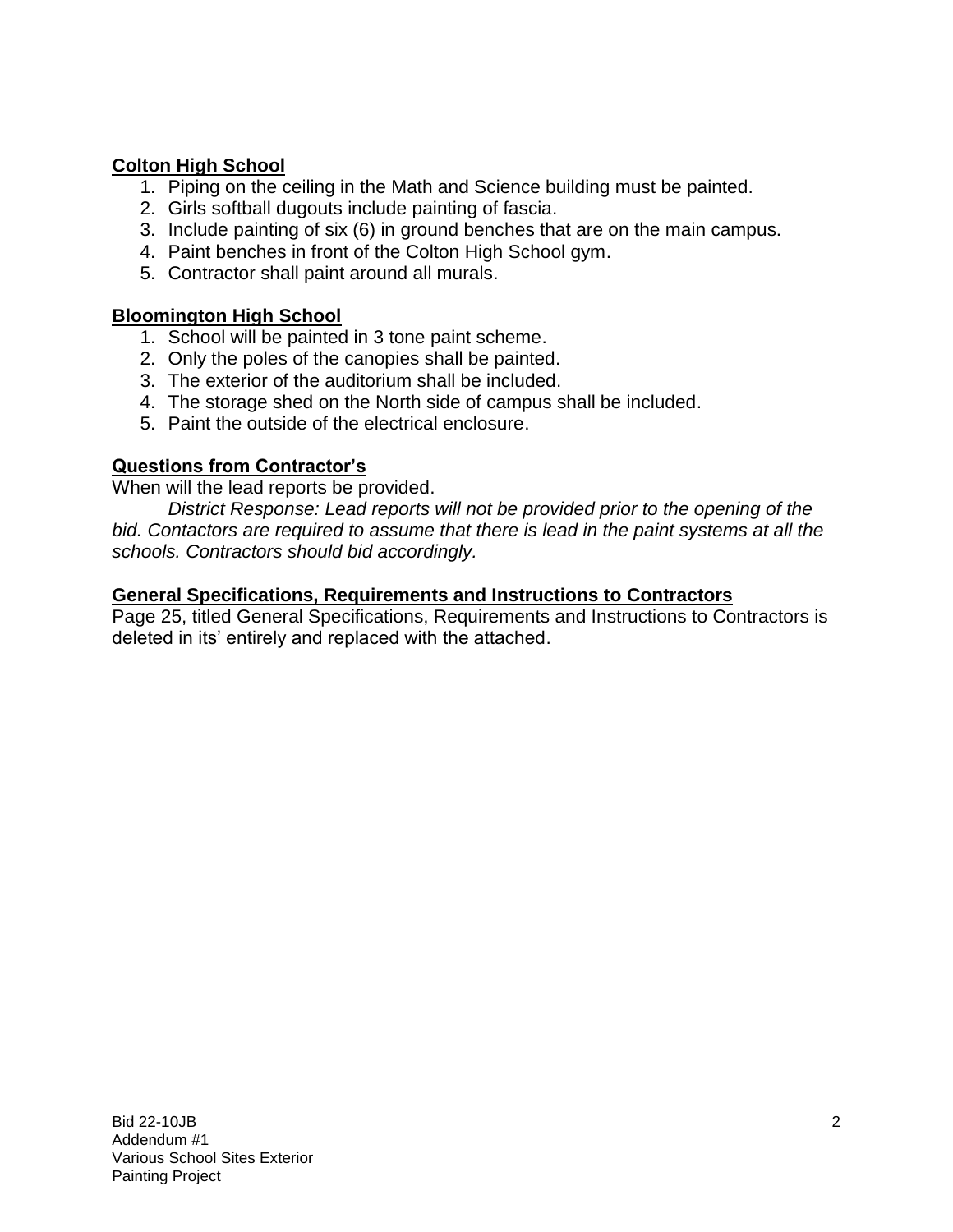## **GENERAL SPECIFICATIONS, REQUIREMENTS AND INSTRUCTIONS TO CONTRACTORS**

**Scope of Work:** The work includes all labor, materials, appliances, tools, equipment, facilities, transportation, applicable taxes and services required to perform all operations required to complete designated painting at the schools/district sites listed per the specifications.

Work must be completed after regular school hours, on weekends and/or holidays. Students must not be present while work is in progress.

Colton Joint Unified School District sites and or locations listed below are to have designated painting performed as indicated and per the specifications provided:

Bloomington, CA 92316 and Stadium Gold

Colton, CA 92324

Colton, CA 92324

*Terrace View Elementary School Complete exterior of campus 22731 Grand Terrace Road Color: Bloomington Blue, Navajo White Grand Terrace, CA 92313* **(Replaced Lincoln Elementary School)** 

Lewis Elementary School **Complete exterior of campus** Bloomington, CA 92316

Bloomington High School Complete exterior of campus 10750 Laurel Avenue Color: Bloomington Blue, Navajo White

Colton High School Complete exterior of campus 777 W Valley Boulevard Color: Color: Colton Red, Navajo White

Washington High School Complete exterior of campus 900 East C Street **Color: Bloomington Blue, Navajo White** 

18040 San Bernardino Avenue Color: Bloomington Blue, Navajo White

### **All paint colors shall be approved by the District's Maintenance and Operations Manager prior to purchase.**

**Site Inspection:** Bidding contractors must visit each site and the areas of work involved for a pre-bid inspection to take measurements and make themselves aware of all existing conditions. Any dimensions and/or square footage shown on the drawings or in the specifications are approximate or estimated figures only. Each contractor must verify the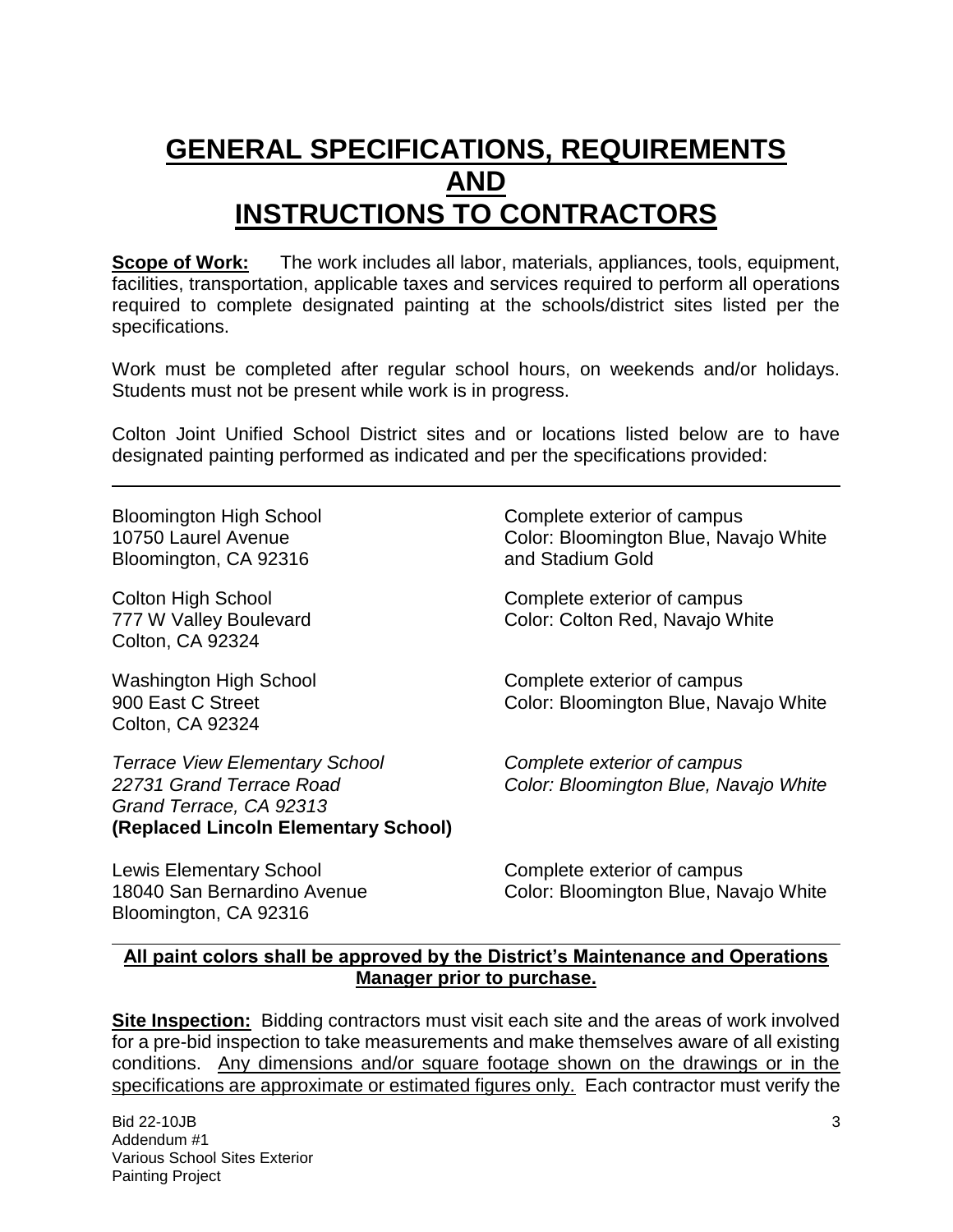exact dimensions to ensure that his proposal covers the requirements of the various areas. Areas can be inspected any day, Monday through Friday. The bidder, when visiting a site where school is in session, shall make himself and his business known to the School Administrator so that the faculty and students may be advised that his presence on the school grounds is authorized.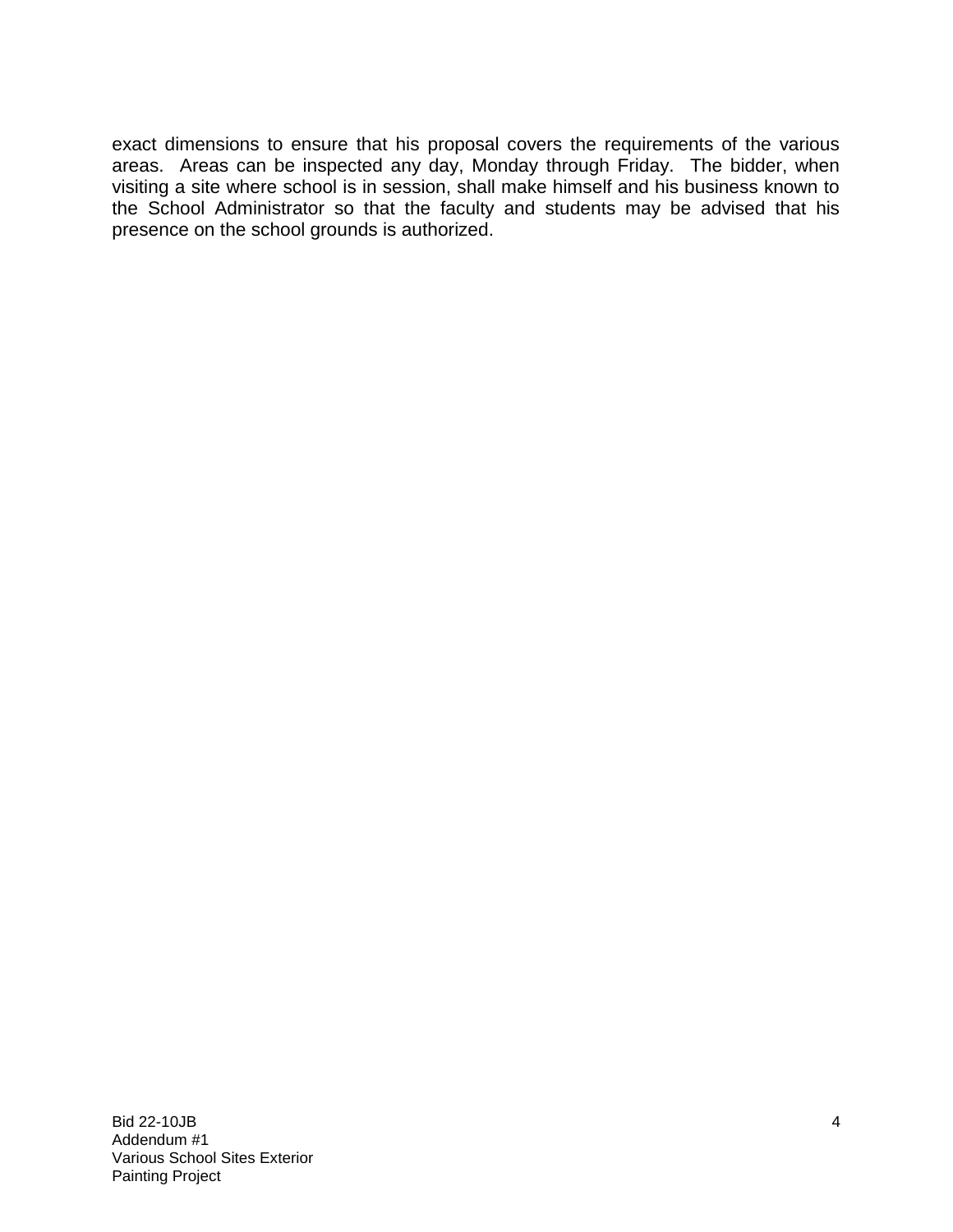# **BID / PROPOSAL FORM**

To: Board of Education **Project Number: 22-10JB** Purchasing Department Exterior Painting Project 1212 Valencia Drive Colton, CA 92324

Colton Joint Unified School District Project Name: Various School Sites

#### Phone: (909) 580-6670 **Bid Due: March 8, 2022 at 9:00 a.m**.

Having carefully examined the Information to Bidders, General Specifications, Scope of Work and other bid documents, and also having visited the job site and carefully examining the Proposal Form, the Specifications and any Addenda herein including the time lines and required experience, we hereby submit the following Proposal:

|                                              | Contractor License #            |
|----------------------------------------------|---------------------------------|
|                                              | Telephone #____________________ |
|                                              | $FAX # \quad \_\_\_\_\_\_\_$    |
| Addenda Acknowledged:                        |                                 |
| DIR Registration Number: <b>Example 2018</b> |                                 |

#### **WORK TO BE DONE:**

The work covered by this proposal consists of furnishing all labor, materials, equipment and tax necessary for:

#### **Bid Package #1 Bloomington High School**

| <b>Bid Price:</b>                                                              |                                |                |  |  |
|--------------------------------------------------------------------------------|--------------------------------|----------------|--|--|
| Unforeseen Allowance                                                           | <b>Twenty Thousand Dollars</b> | \$20,000       |  |  |
| <b>Total Bid Amount Including Unforeseen Allowance in Words &amp; Numbers:</b> |                                |                |  |  |
|                                                                                |                                | <b>Dollars</b> |  |  |
| <b>Total Bid Amount Numerically</b>                                            |                                |                |  |  |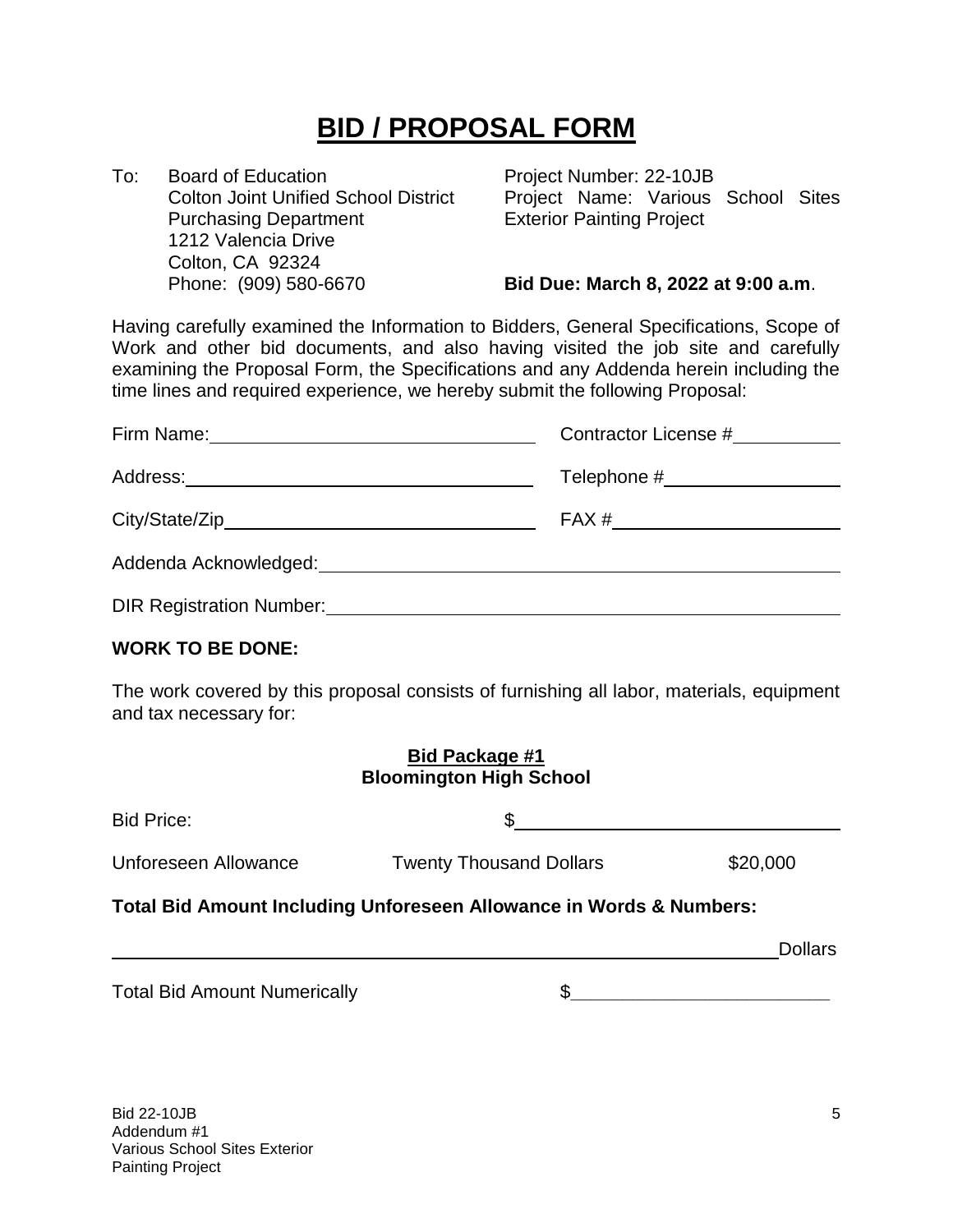# **BID / PROPOSAL FORM (cont.)**

### **Bid Package #2 Colton High School**

| <b>Bid Price:</b>                   |                                                                     |                                                                        |
|-------------------------------------|---------------------------------------------------------------------|------------------------------------------------------------------------|
| Unforeseen Allowance                | <b>Twenty Thousand Dollars</b>                                      | \$20,000                                                               |
|                                     | Total Bid Amount Including Unforeseen Allowance in Words & Numbers: |                                                                        |
|                                     |                                                                     | <b>Dollars</b><br><u> 1989 - Johann Stoff, Amerikaansk politiker (</u> |
| <b>Total Bid Amount Numerically</b> |                                                                     | $\frac{1}{2}$                                                          |
|                                     | <b>Bid Package #3</b><br><b>Washington High School</b>              |                                                                        |
| <b>Bid Price:</b>                   | \$                                                                  |                                                                        |
| <b>Unforeseen Allowance</b>         | <b>Ten Thousand Dollars</b>                                         | \$10,000                                                               |
|                                     | Total Bid Amount Including Unforeseen Allowance in Words & Numbers: |                                                                        |
|                                     |                                                                     | <b>Dollars</b>                                                         |
| <b>Total Bid Amount Numerically</b> |                                                                     | $\frac{1}{2}$                                                          |
|                                     | <b>Bid Package #4</b><br><b>Terrace View Elementary School</b>      |                                                                        |
| <b>Bid Price:</b>                   | \$                                                                  |                                                                        |
| Unforeseen Allowance                | <b>Ten Thousand Dollars</b>                                         | \$10,000                                                               |
|                                     | Total Bid Amount Including Unforeseen Allowance in Words & Numbers: |                                                                        |
|                                     |                                                                     | <b>Dollars</b>                                                         |
| <b>Total Bid Amount Numerically</b> | \$                                                                  |                                                                        |
|                                     |                                                                     |                                                                        |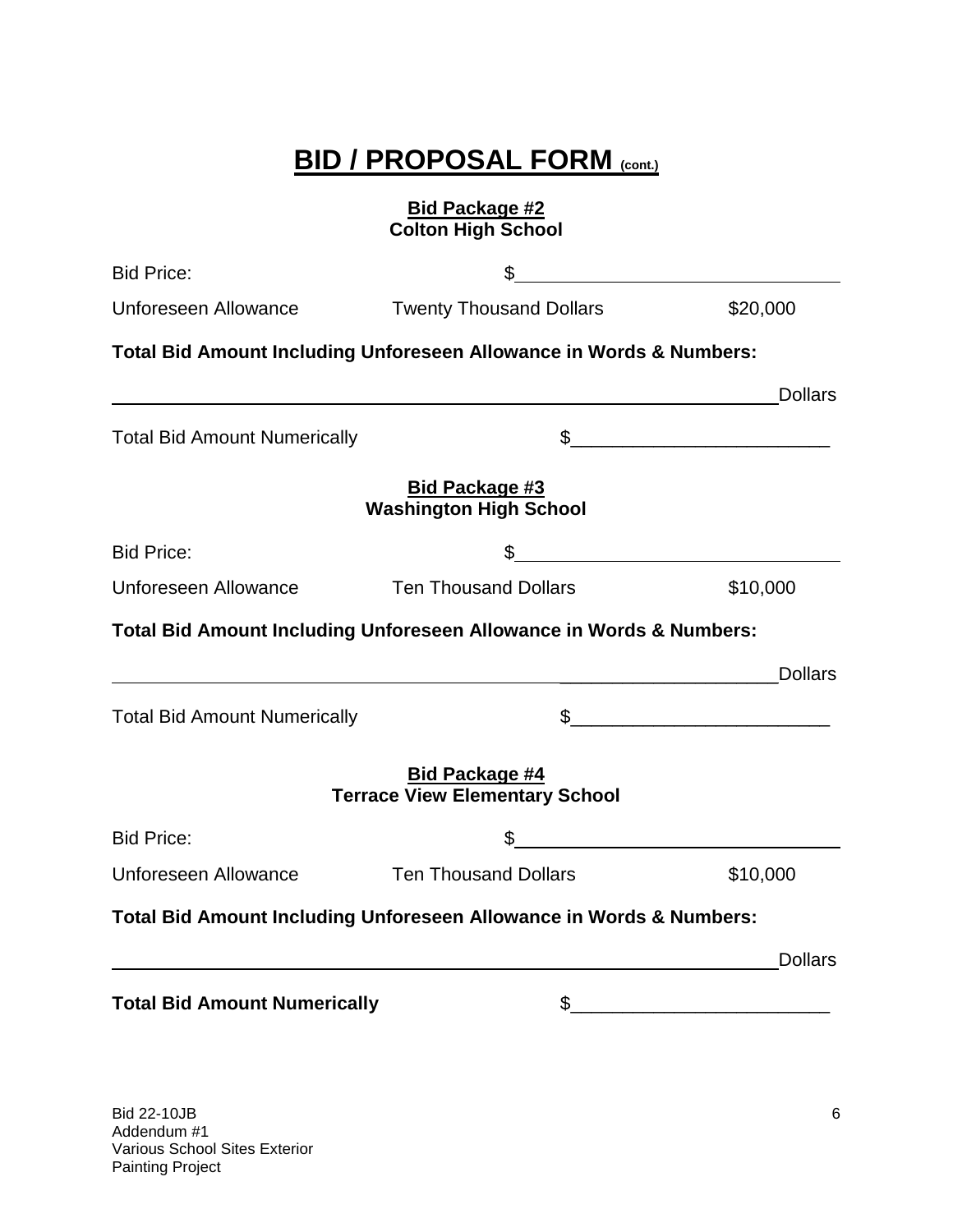#### **Bid Package #5 Lewis Elementary School**

| <b>Bid Price:</b>                                                             | \$                          |                |
|-------------------------------------------------------------------------------|-----------------------------|----------------|
| Unforeseen Allowance                                                          | <b>Ten Thousand Dollars</b> | \$10,000       |
| Total Bid Amount Including Unforeseen Allowance in Words & Numbers:           |                             |                |
|                                                                               |                             | <b>Dollars</b> |
| <b>Total Bid Amount Numerically</b>                                           |                             |                |
| T1-11 cost per lineal foot (labor only)<br>(District will provide T1-11)      |                             |                |
| <b>Fascia Replacement per lineal foot</b><br>(Contractor to provide material) |                             |                |

These prices include delivery, installation and all applicable taxes.

The undersigned has read all of the conditions, instructions and specifications, is familiar with, understands, and will conform by furnishing and delivering the goods and/or services at the prices quoted above.

By signing this bid, the bidder certifies that it (or its firm hereby represented) is legally authorized to conduct business in California and has complied with any and all, federal, state, or other laws or regulations applicable to any purchase resulting from this bid, including, but not limited to, copyright and/or patent laws and anti-collusion law. Failure of bidder to sign the bid will render the bid null and void.

| <b>Company Name</b> |  |
|---------------------|--|
|---------------------|--|